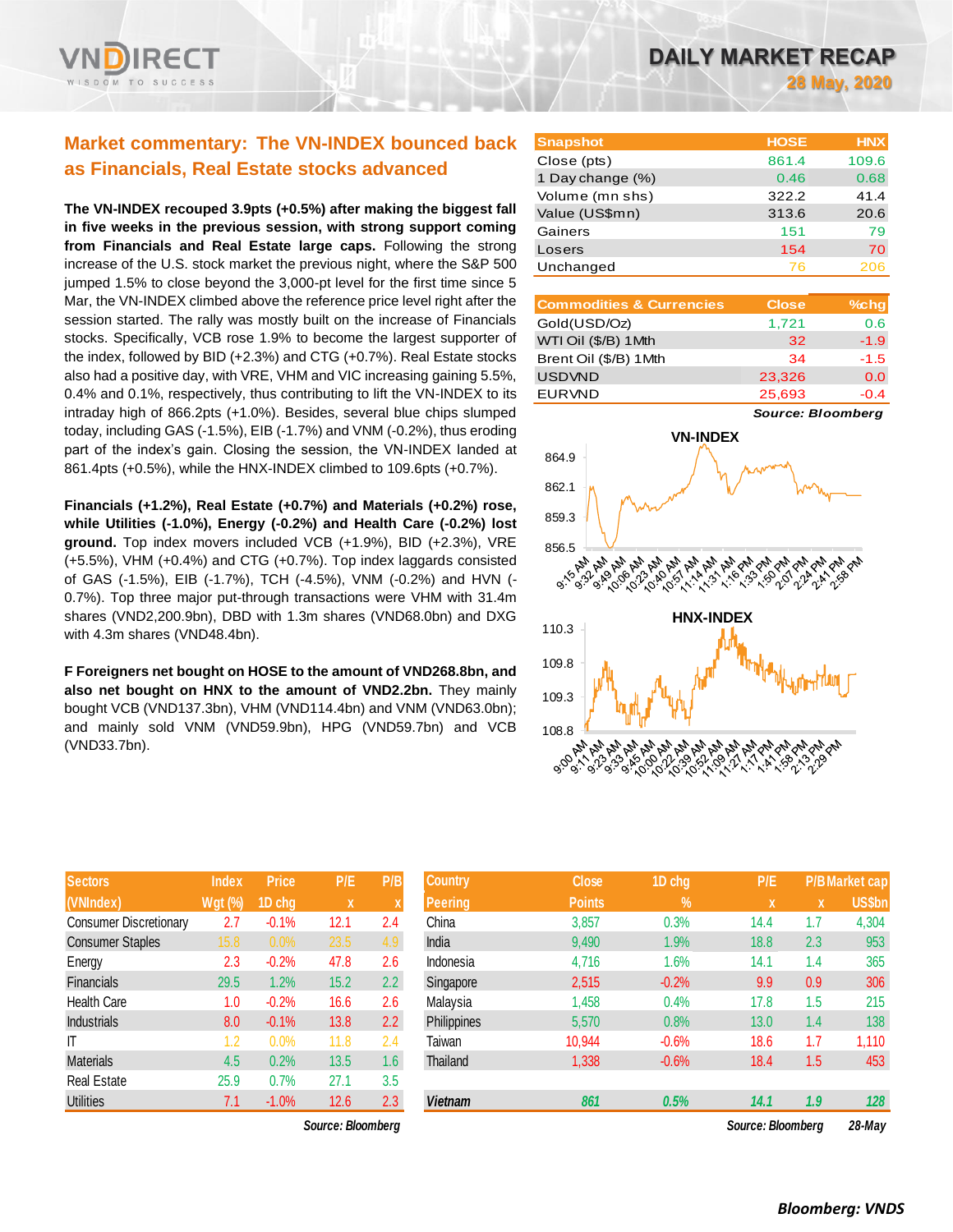

#### **Market News**

**Oil extends slide below US\$32 on signs U.S. stockpiles swelled.** Oil extended its drop to trade below US\$32 a barrel after a U.S. industry report signaled crude inventories swelled for the first time in three weeks, raising fresh concerns about excess supply. Futures fell 3.8% in New York, putting the market on track for its first back-to-back daily decline in three weeks. The American Petroleum Institute reported that stockpiles expanded by 8.73 million barrels last week, according to people familiar with the data. If confirmed by government figures on Thursday, it would be the biggest increase this year. Oil's rally started to falter Wednesday after Moscow signaled that it wanted to scale back supply cuts pledged under the OPEC+ agreement from July, but Russian President Vladimir Putin and Saudi Arabia's Mohammed bin Salman later reiterated their cooperation to the deal ahead of a June 9-10 meeting. (Bloomberg)

**Revised Vietnam's GDP goals to buttress growth.** The aftermath of the health crisis has prompted Vietnam to consider adjusting its economic growth target, with the recommendation that providing practical support for the private sector will help the economy achieve higher growth and create more jobs. It may be the first time that the National Assembly (NA) must implement an unheard-of action – to revise the economy's growth target down amid the current pandemic, affecting all of Vietnam's trade and investment partners and the economy's internal strength. According to a government report delivered to the NA, it is crucial to adjust the goals for 2020 which is suitable to the objective reality. The goals to be altered would include GDP, which should increase 4.5% on-year, which if the pandemic is controlled better in the world and the global market recovers stronger, is expected to climb 5.4% on-year. PM Phuc said that difficulties are being seen in business and production in all sectors and enterprises in the economy. In the first four months, the number of newly-established enterprises decreased 13.3% on-year, while the number of those halting operations increased strongly. Notably, demand for labour has seriously dropped. (Vietnamnet.vn)

## **Coverage Universe Update**

#### PHU NHUAN JEWELRY JSC (PNJ) – UPDATE

Navigating through challenges

Social distancing measures weighed on April performance

Phu Nhuan Jewelry Joint Stock Company's (PNJ) reported net loss of VND89bn in April 2020 (compared with net profit of VND53bn in April 2019) due to a 47% yoy drop in net revenue and a 16.2% pts contraction in GM (from 24.6% to 8.4%). The majority of PNJ's stores were closed due to aggressive social distancing measures from 1 Apr to 22 Apr to slow the spread of the coronavirus pandemic (Covid-19). Consequently, 4M20 revenue and net profit declined 4% and 34% yoy, respectively.

May performance brings positive signs, but it may not last long

With the Covid-19 counter measures easing from end of Apr, PNJ said that its retail business recovered positively with sale per store growth of c.20% yoy in the first half of May 2020. However, we think current performance was the results of pent-up demand over the social-distancing period instead of a bounce back in jewelry consumption. PNJ's results will be hit hard in 2Q20F, then slightly recover in 2H20F, in our view.

#### Changes to our forecast

We cut our FY20F net revenue/net profit forecasts by 6.6%/30.5%, respectively, due to 1) lower sales of the retail segment (-15.1% vs. old forecast) and sales of wholesale segment (-2.5% vs. old forecast; and 2) a slower store opening speed (only 10 PNJ gold stores in FY20F vs. 20 in previous forecast).

Upgrade to ADD with lower TP of VND78,800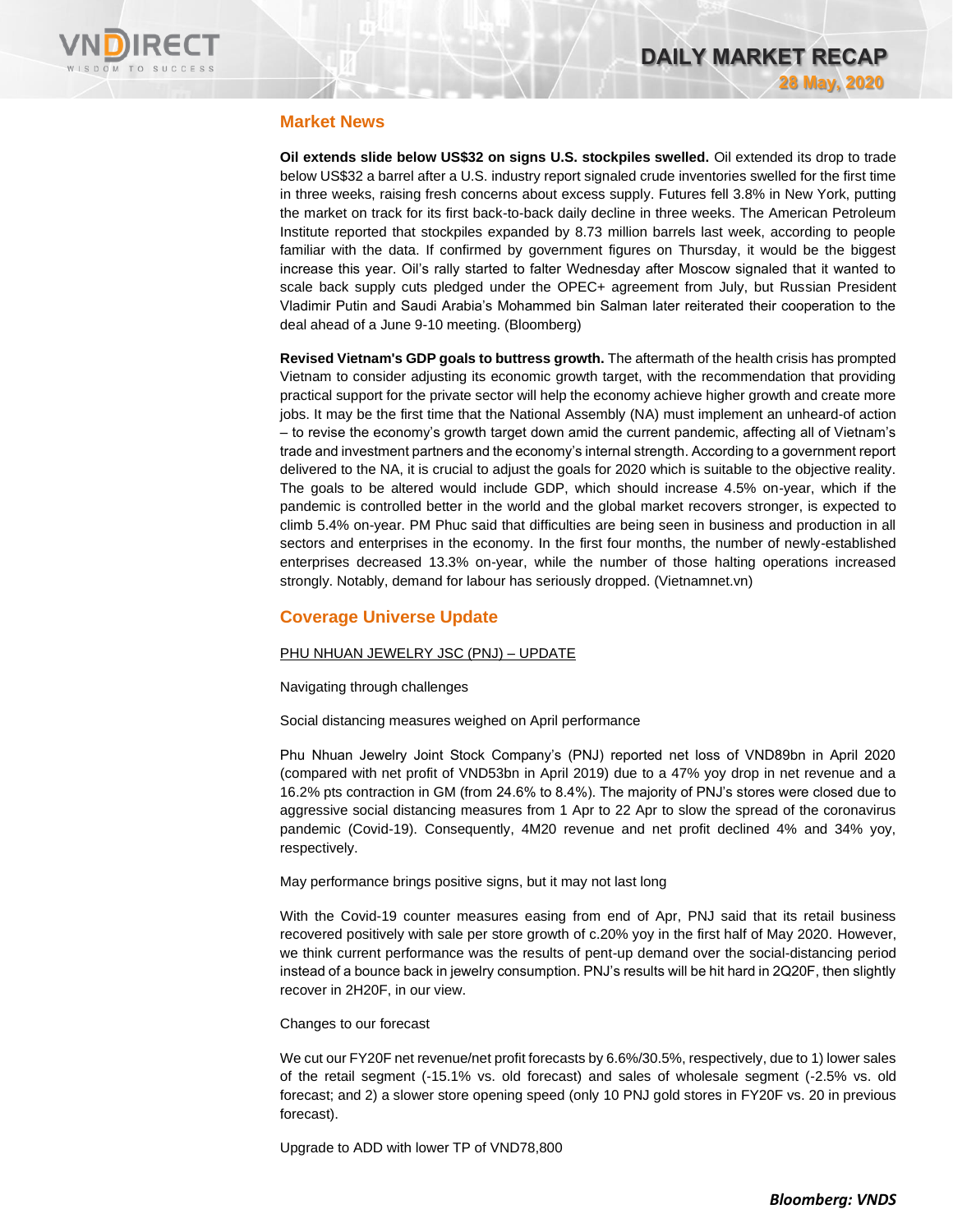

We trim our DCF-based TP by 10.3% following a 30.5% downward revision in FY20F EPS and our EBIT FY20-29F CAGR to 7.8% (vs. 8.7% in previous forecast) due to the impact of the outbreak and consumers' caution about the global economy. However we upgrade to ADD on the current price weakness. Potential re-rating catalysts include 1) faster-than-expected store opening, 2) better-thanexpected recovery after the pandemic, and 3) new projects which are expected to boost sales. Downside risk to our call is the next wave of COVID-19 outbreak in Vietnam.

**DAILY MARKET RECAP** 

**28 May, 2020**

Real full report[: HERE](https://static-02.vndirect.com.vn/uploads/prod/PNJ_Update_20200527.pdf)

#### **Notable Corporate Events**

**Nam Long Investment Corporation (NLG VN HOSE) – Bond issuance:** NLG has planned to raise VND500bn via an issue of three-year bonds to supplement its working capital and finance investment projects, based on a NLG's Management Board approval. The non-convertible bonds, to be issued within 2Q20, would carry an annual coupon of 10.5%. (Ndh.vn)

*<to be continued>*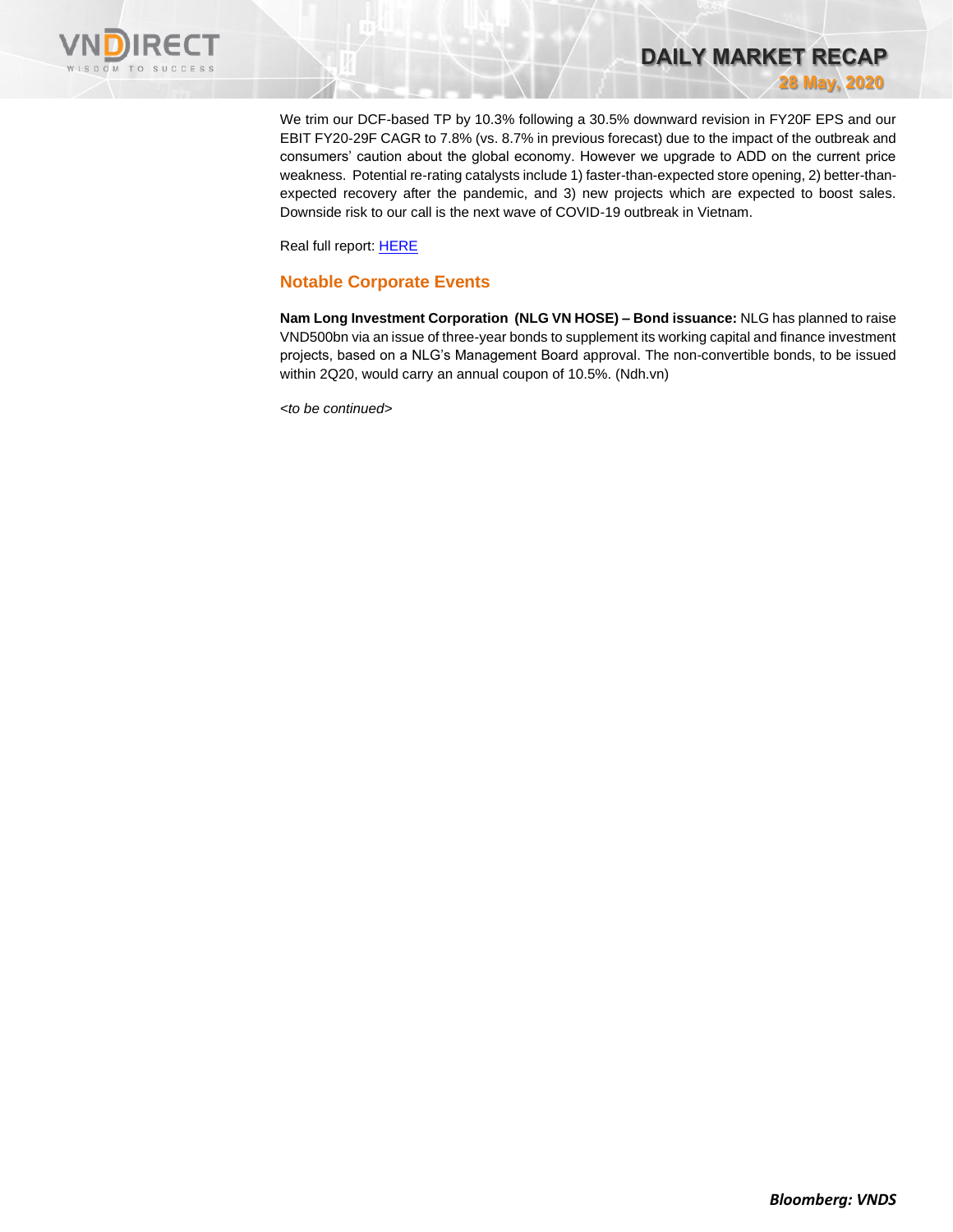#### **VN RECT** WISDOM TO SUCCESS

# **DAILY MARKET RECAP 28 May, 2020**

## **COVERAGE SUMMARY**

|               |                    | <b>Adjusted target</b> |                       |               |                       |                      |  |  |
|---------------|--------------------|------------------------|-----------------------|---------------|-----------------------|----------------------|--|--|
| <b>Ticker</b> | <b>Close price</b> | price                  | <b>Dividend yield</b> | <b>Upside</b> | <b>Recom-endation</b> | <b>Latest report</b> |  |  |
|               |                    |                        |                       |               |                       |                      |  |  |
| PC1           | 17,200             | 17,200                 | 0.0%                  | 0.0%          | <b>HOLD</b>           | Link                 |  |  |
| <b>LPB</b>    | 7,900              | 10,000                 | 0.0%                  | 26.6%         | ADD                   | $Link$               |  |  |
| NLG           | 23,350             | 39,600                 | 3.1%                  | 72.7%         | <b>ADD</b>            | Link                 |  |  |
| <b>ACV</b>    | 59,700             | 105,000                | 0.0%                  | 75.9%         | <b>ADD</b>            | Link                 |  |  |
| <b>DPM</b>    | 14,900             | 15,800                 | 9.0%                  | 15.1%         | <b>ADD</b>            | Link                 |  |  |
| QNS           | 25,700             | 44,300                 | 2.8%                  | 75.1%         | ADD                   | $Link$               |  |  |
| <b>LTG</b>    | 20,700             | 27,300                 | 9.2%                  | 41.1%         | ADD                   | Link                 |  |  |
| <b>VCB</b>    | 84,500             | 86,200                 | 1.2%                  | 3.2%          | <b>HOLD</b>           | $Link$               |  |  |
| MBB           | 17,300             | 26,200                 | 5.7%                  | 57.1%         | <b>ADD</b>            | Link                 |  |  |
| <b>VPB</b>    | 23,100             | 21,200                 | 0.0%                  | $-8.2%$       | <b>HOLD</b>           | Link                 |  |  |
| <b>TCM</b>    | 17,650             | 28,200                 | 3.2%                  | 63.0%         | <b>ADD</b>            | Link                 |  |  |
| <b>HPG</b>    | 27,200             | 32,800                 | 2.3%                  | 22.9%         | ADD                   | <b>Link</b>          |  |  |
| <b>PVT</b>    | 10,950             | 18,100                 | 15.0%                 | 80.3%         | ADD                   | Link                 |  |  |
| <b>STK</b>    | 17,200             | 22,400                 | 8.9%                  | 39.1%         | ADD                   | $Link$               |  |  |
| AAA           | 12,550             | 25,300                 | 19.6%                 | 121.1%        | ADD                   | <b>Link</b>          |  |  |
| <b>PNJ</b>    | 62,700             | 78,800                 | 2.9%                  | 28.6%         | <b>ADD</b>            | Link                 |  |  |
| <b>KDH</b>    | 21,750             | 28,300                 | 2.7%                  | 32.8%         | <b>ADD</b>            | <b>Link</b>          |  |  |
| <b>DCM</b>    | 8,510              | 8,900                  | 11.6%                 | 16.2%         | <b>ADD</b>            | Link                 |  |  |
| <b>VTP</b>    | 132,000            | 111,000                | 1.9%                  | $-14.1%$      | <b>REDUCE</b>         | Link                 |  |  |
| ACB           | 22,900             | 28,500                 | 3.0%                  | 27.5%         | ADD                   | <b>Link</b>          |  |  |
| GAS           | 73,900             | 61,800                 | 4.3%                  | $-12.0%$      | <b>REDUCE</b>         | <b>Link</b>          |  |  |
| <b>PVS</b>    | 12,600             | 16,500                 | 7.8%                  | 38.7%         | <b>ADD</b>            | Link                 |  |  |
| <b>PVD</b>    | 10,700             | 16,500                 | 0.0%                  | 54.2%         | ADD                   | Link                 |  |  |
| <b>MSH</b>    | 36,600             | 51,600                 | 11.6%                 | 52.5%         | <b>ADD</b>            | <b>Link</b>          |  |  |
| <b>MWG</b>    | 84,700             | 139,900                | 3.4%                  | 68.6%         | ADD                   | Link                 |  |  |
| POW           | 10,400             | 16,700                 | 0.0%                  | 60.6%         | ADD                   | $Link$               |  |  |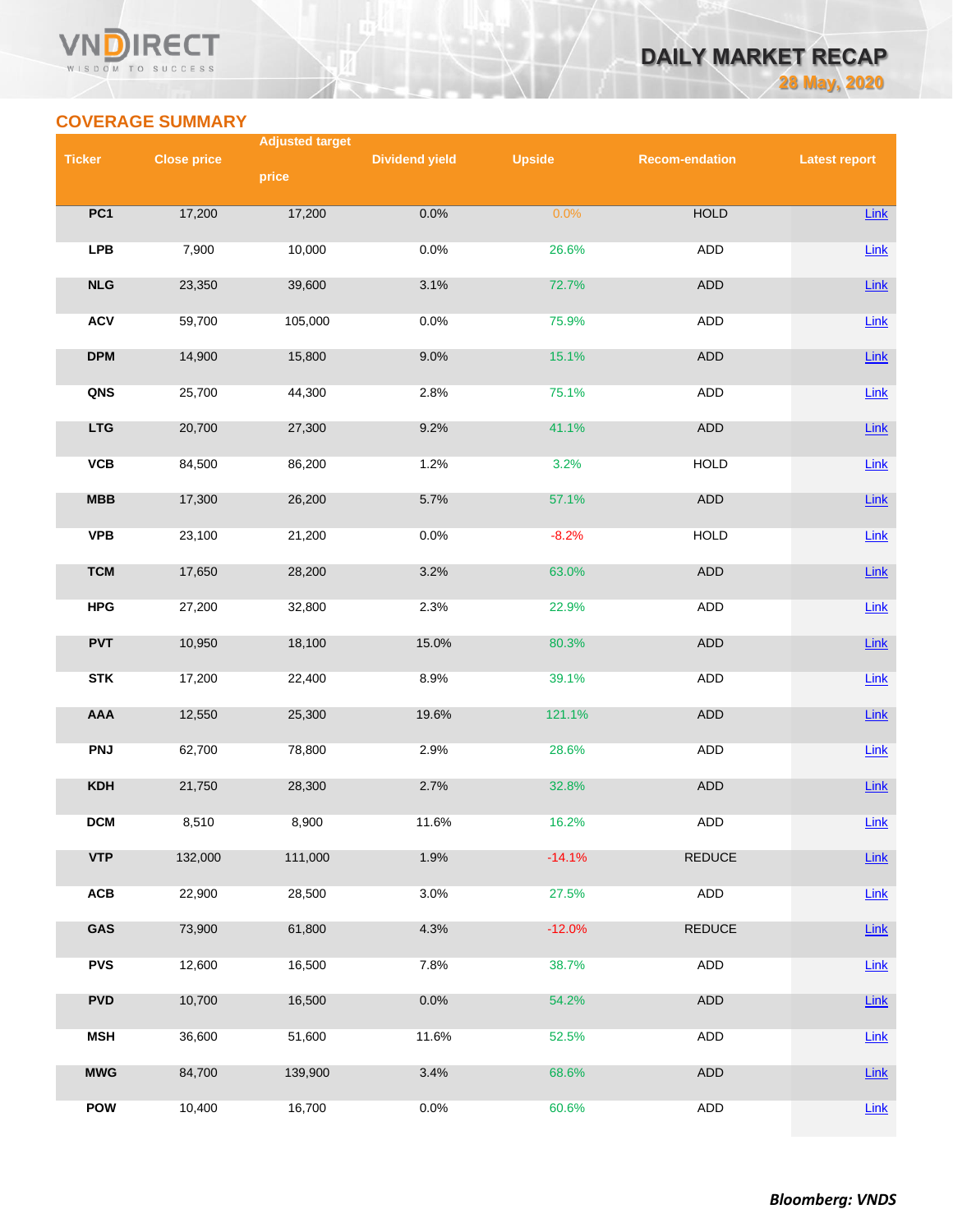

# **DAILY MARKET RECAP**

**28 May, 2020**

|               |                    | <b>Adjusted target</b> |                       |               |                       |                      |
|---------------|--------------------|------------------------|-----------------------|---------------|-----------------------|----------------------|
| <b>Ticker</b> | <b>Close price</b> |                        | <b>Dividend yield</b> | <b>Upside</b> | <b>Recom-endation</b> | <b>Latest report</b> |
|               |                    | price                  |                       |               |                       |                      |
|               |                    |                        |                       |               |                       |                      |
|               |                    |                        | 0.0%                  | 31.1%         | <b>ADD</b>            |                      |
| <b>TCB</b>    | 20,900             | 27,400                 |                       |               |                       | Link                 |
|               |                    |                        |                       |               |                       |                      |
| <b>PPC</b>    | 24,350             | 27,879                 | 11.7%                 | 26.2%         | ADD                   | Link                 |
|               |                    |                        |                       |               |                       |                      |
| <b>VIB</b>    | 16,200             | 21,200                 | 3.7%                  | 34.5%         | <b>ADD</b>            | $Link$               |
|               |                    |                        |                       |               |                       |                      |
| <b>KBC</b>    | 13,850             | 17,500                 | 0.0%                  | 26.4%         | ADD                   | Link                 |
|               |                    |                        |                       |               |                       |                      |
| <b>VNM</b>    | 114,800            | 131,000                | 5.5%                  | 19.6%         | <b>ADD</b>            | Link                 |
|               |                    |                        |                       |               |                       |                      |
|               |                    |                        |                       |               |                       |                      |
| <b>VHM</b>    | 75,000             | 104,300                | 1.5%                  | 40.6%         | ADD                   | Link                 |
|               |                    |                        |                       |               |                       |                      |
| <b>VJC</b>    | 113,300            | 142,200                | 2.8%                  | 28.3%         | <b>ADD</b>            | $Link$               |
|               |                    |                        |                       |               |                       |                      |
| <b>VHC</b>    | 33,900             | 39,700                 | 3.6%                  | 20.7%         | ADD                   | $Link$               |
|               |                    |                        |                       |               |                       |                      |
| <b>VRE</b>    | 26,900             | 42,600                 | 0.0%                  | 58.4%         | <b>ADD</b>            | Link                 |
|               |                    |                        |                       |               |                       |                      |
|               |                    |                        |                       |               |                       |                      |
| <b>GMD</b>    | 19,600             | 29,500                 | 0.0%                  | 50.5%         | ADD                   | Link                 |
|               |                    |                        |                       |               |                       |                      |
| <b>DBC</b>    | 39,050             | 35,500                 | 1.6%                  | $-7.5%$       | <b>HOLD</b>           | $Link$               |
|               |                    |                        |                       |               |                       |                      |
| <b>FPT</b>    | 48,000             | 64,348                 | 4.8%                  | 38.9%         | ADD                   | Link                 |
|               |                    |                        |                       |               |                       |                      |
| <b>MML</b>    | 50,200             | 73,700                 | 0.0%                  | 46.8%         | <b>ADD</b>            | Link                 |
|               |                    |                        |                       |               |                       |                      |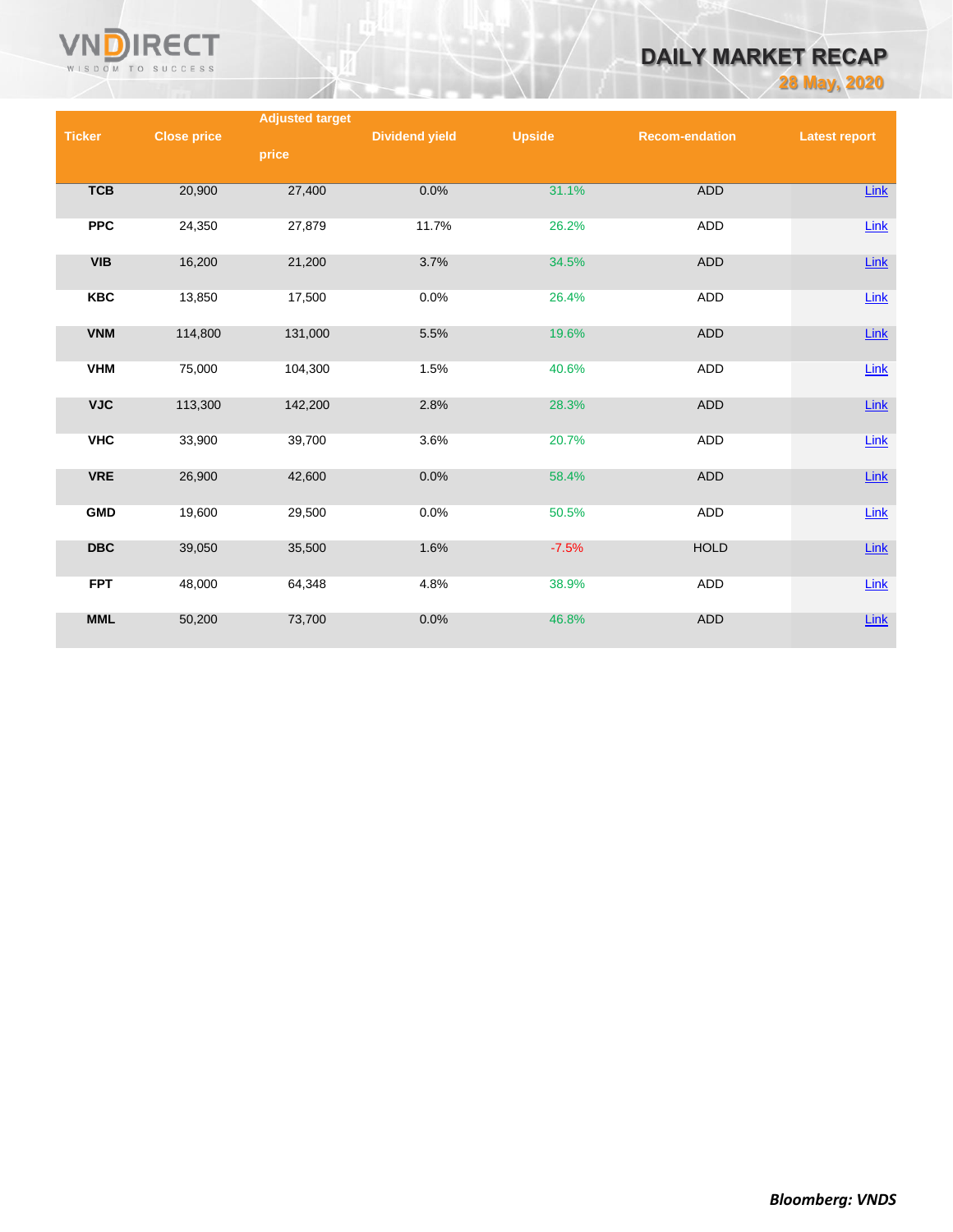## **MARKET MOVEMENTS**

WISDOM TO SUCCESS

ECT

|                    | <b>HOSE</b>  |       |      |         |              |  |  |  |  |  |  |
|--------------------|--------------|-------|------|---------|--------------|--|--|--|--|--|--|
| <b>Top gainers</b> |              |       |      |         | <b>VND</b>   |  |  |  |  |  |  |
| <b>Ticker</b>      | Last         | Cha   | %chq | Vol.    | <b>Index</b> |  |  |  |  |  |  |
|                    | <b>Price</b> |       |      |         | impact       |  |  |  |  |  |  |
| <b>POM</b>         | 6,120        | 400   | 6.99 | 23,550  | 0.032        |  |  |  |  |  |  |
| <b>DBC</b>         | 39,050       | 2,550 | 6.99 | 4.42MLN | 0.076        |  |  |  |  |  |  |
| QBS                | 2,310        | 150   | 6.94 | 123,500 | 0.003        |  |  |  |  |  |  |
| <b>TNI</b>         | 11,600       | 750   | 6.91 | 4.64MLN | 0.011        |  |  |  |  |  |  |
| VID                | 4,800        | 310   | 6.90 | 71,510  | 0.002        |  |  |  |  |  |  |

| <b>Top losers</b> |                      |          |         |         | <b>VND</b>      | <b>Top losers</b> |                      |        |          |         | <b>VND</b>      |  |
|-------------------|----------------------|----------|---------|---------|-----------------|-------------------|----------------------|--------|----------|---------|-----------------|--|
| <b>Ticker</b>     | Last<br><b>Price</b> | Chg      | $%$ chg | Vol.    | Index<br>impact | Ticker            | Last<br><b>Price</b> | Chg    | $%$ chg  | Vol.    | Index<br>impact |  |
| <b>TCR</b>        | 2,540                | $-190$   | $-6.96$ | 620     | $-0.001$        | <b>NHP</b>        | 300                  | $-100$ | $-25.00$ | 21,200  | $-0.002$        |  |
| <b>VAF</b>        | 6,830                | $-510$   | $-6.95$ | 20      | $-0.005$        | <b>ACM</b>        | 500                  | $-100$ | $-16.67$ | 97.400  | $-0.005$        |  |
| <b>DHM</b>        | 7.250                | $-540$   | $-6.93$ | 437.140 | $-0.005$        | BII               | 700                  | $-100$ | $-12.50$ | 19.348  | $-0.004$        |  |
| <b>BTT</b>        | 37,300               | $-2.700$ | $-6.75$ | 510     | $-0.010$        | <b>HKB</b>        | 700                  | $-100$ | $-12.50$ | 399.141 | $-0.004$        |  |
| <b>HAS</b>        | 7.140                | $-510$   | $-6.67$ | 2.470   | $-0.001$        | <b>PVX</b>        | 700                  | $-100$ | $-12.50$ | 344.954 | $-0.020$        |  |

|               | <b>Top index movers</b> |       |      |         |              |  |  |  |  |  |  |
|---------------|-------------------------|-------|------|---------|--------------|--|--|--|--|--|--|
| <b>Ticker</b> | Last                    | Cha   |      | Vol.    | <b>Index</b> |  |  |  |  |  |  |
|               | <b>Price</b>            |       |      |         | impact       |  |  |  |  |  |  |
| <b>VCB</b>    | 84,500                  | 1,600 | 1.93 | 1.85MLN | 1.697        |  |  |  |  |  |  |
| <b>BID</b>    | 40,700                  | 900   | 2.26 | 1.91MLN | 1.035        |  |  |  |  |  |  |
| <b>VRE</b>    | 26,900                  | 1,400 | 5.49 | 6.48MLN | 0.932        |  |  |  |  |  |  |
| <b>VHM</b>    | 75,000                  | 300   | 0.40 | 4.35MLN | 0.287        |  |  |  |  |  |  |
| <b>CTG</b>    | 22,550                  | 150   | 0.67 | 5.94MLN | 0.160        |  |  |  |  |  |  |

| <b>Top index laggers</b> |              |          |         |         |              |  |  |  |  |  |
|--------------------------|--------------|----------|---------|---------|--------------|--|--|--|--|--|
| <b>Ticker</b>            | Last         | Cha      | %chq    | Vol.    | <b>Index</b> |  |  |  |  |  |
|                          | <b>Price</b> |          |         |         | impact       |  |  |  |  |  |
| <b>GAS</b>               | 73,900       | $-1,100$ | $-1.47$ | 551,210 | $-0.602$     |  |  |  |  |  |
| EIB                      | 16,900       | $-300$   | $-1.74$ | 502,180 | $-0.106$     |  |  |  |  |  |
| <b>TCH</b>               | 21,000       | $-1,000$ | $-4.55$ | 2.23MLN | $-0.104$     |  |  |  |  |  |
| <b>VNM</b>               | 114,800      | $-200$   | $-0.17$ | 1.00MLN | $-0.100$     |  |  |  |  |  |
| <b>HVN</b>               | 27,800       | $-200$   | $-0.71$ | 779.720 | $-0.081$     |  |  |  |  |  |

|               | <b>VND</b><br><b>Top liquidity</b> |       |      |                 |                 |            | <b>VND</b><br><b>Top liquidity</b> |        |         |                   |                        |  |
|---------------|------------------------------------|-------|------|-----------------|-----------------|------------|------------------------------------|--------|---------|-------------------|------------------------|--|
| <b>Ticker</b> | Last<br><b>Price</b>               | Chg   | %chg | Val.<br>(VNDbn) | Index<br>impact | Ticker     | Last<br><b>Price</b>               | Chg    | $%$ chg | Val.<br>(VNDbn)   | <b>Index</b><br>impact |  |
| <b>HPG</b>    | 27,200                             | 0     | 0.00 | 395             | 0.000           | <b>SHB</b> | 14.100                             | 500    | 3.68    | 129               | 0.658                  |  |
| <b>VHM</b>    | 75,000                             | 300   | 0.40 | 327             | 0.287           | <b>ACB</b> | 22,900                             | 100    | 0.44    | 82                | 0.159                  |  |
| <b>STB</b>    | 10.300                             | 200   | 1.98 | 173             | 0.108           | <b>PVS</b> | 12,600                             | $-200$ | $-1.56$ | 58                | $-0.048$               |  |
| <b>VRE</b>    | 26,900                             | 1,400 | 5.49 | 171             | 0.932           | TNG        | 13,800                             | 0      | 0.00    | 17                | 0.000                  |  |
| <b>DBC</b>    | 39,050                             | 2,550 | 6.99 | 168             | 0.076           | VCS.       | 67,300                             | 300    | 0.45    | 14                | 0.010                  |  |
|               |                                    |       |      |                 |                 |            |                                    |        |         | Source: Bloomberg |                        |  |

*Source: Bloomberg*

|                    |              | <b>HOSE</b> |      |         |              | <b>HNX</b>         |              |     |         |         |              |
|--------------------|--------------|-------------|------|---------|--------------|--------------------|--------------|-----|---------|---------|--------------|
| <b>Top gainers</b> |              |             |      |         | <b>VND</b>   | <b>Top gainers</b> |              |     |         |         | <b>VND</b>   |
| Ticker             | Last         | Chg         | %chq | Vol.    | <b>Index</b> | Ticker             | Last         | Chg | $%$ chg | Vol.    | <b>Index</b> |
|                    | <b>Price</b> |             |      |         | impact       |                    | <b>Price</b> |     |         |         | impact       |
| POM                | 6,120        | 400         | 6.99 | 23.550  | 0.032        | FID                | 1,000        | 100 | 11.11   | 20.600  | 0.001        |
| <b>DBC</b>         | 39,050       | 2,550       | 6.99 | 4.42MLN | 0.076        | <b>APS</b>         | 2,200        | 200 | 10.00   | 428,300 | 0.004        |
| QBS                | 2,310        | 150         | 6.94 | 123.500 | 0.003        | <b>DZM</b>         | 3,300        | 300 | 10.00   | 36,900  | 0.001        |
| TNI                | 11,600       | 750         | 6.91 | 4.64MLN | 0.011        | <b>MCF</b>         | 9,900        | 900 | 10.00   | 100     | 0.003        |
| Vid                | 4,800        | 310         | 6.90 | 71,510  | 0.002        | TXM                | 3,300        | 300 | 10.00   | 21,725  | 0.001        |
|                    |              |             |      |         |              |                    |              |     |         |         |              |

| <b>Top losers</b> |              |          |         |         | <b>VND</b>   | <b>Top losers</b> |              |        |          |         | <b>VND</b>   |
|-------------------|--------------|----------|---------|---------|--------------|-------------------|--------------|--------|----------|---------|--------------|
| Ticker            | Last         | Chg      | $%$ chq | Vol.    | <b>Index</b> | Ticker            | Last         | Chg    | $%$ chg  | Vol.    | <b>Index</b> |
|                   | <b>Price</b> |          |         |         | impact       |                   | <b>Price</b> |        |          |         | impact       |
| TCR               | 2.540        | $-190$   | $-6.96$ | 620     | $-0.001$     | <b>NHP</b>        | 300          | $-100$ | $-25.00$ | 21.200  | $-0.002$     |
| <b>VAF</b>        | 6,830        | $-510$   | $-6.95$ | 20      | $-0.005$     | <b>ACM</b>        | 500          | $-100$ | $-16.67$ | 97.400  | $-0.005$     |
| <b>DHM</b>        | 7.250        | $-540$   | $-6.93$ | 437.140 | $-0.005$     | BII               | 700          | $-100$ | $-12.50$ | 19.348  | $-0.004$     |
| BTT               | 37,300       | $-2.700$ | $-6.75$ | 510     | $-0.010$     | <b>HKB</b>        | 700          | $-100$ | $-12.50$ | 399.141 | $-0.004$     |
| HAS               | 7,140        | $-510$   | $-6.67$ | 2,470   | $-0.001$     | <b>PVX</b>        | 700          | $-100$ | $-12.50$ | 344.954 | $-0.020$     |

|            | Top index movers     |       |      |         |                        |                 | Top index movers     |       |      |               |                        |  |  |
|------------|----------------------|-------|------|---------|------------------------|-----------------|----------------------|-------|------|---------------|------------------------|--|--|
| Ticker     | Last<br><b>Price</b> | Chg   | %chq | Vol.    | <b>Index</b><br>impact | Ticker          | Last<br><b>Price</b> | Chg   | %chq | Vol.          | <b>Index</b><br>impact |  |  |
| VCB        | 84.500               | 1.600 | 1.93 | 1.85MLN | 1.697                  | <b>SHB</b>      | 14.100               | 500   |      | 3.68 10.94MLN | 0.658                  |  |  |
| <b>BID</b> | 40.700               | 900   | 2.26 | 1.91MLN | 1.035                  | <b>ACB</b>      | 22,900               | 100   | 0.44 | 3.57MLN       | 0.159                  |  |  |
| VRE        | 26.900               | 1.400 | 5.49 | 6.48MLN | 0.932                  | DGC             | 36,800               | 1.300 | 3.66 | 263.841       | 0.101                  |  |  |
| <b>VHM</b> | 75,000               | 300   | 0.40 | 4.35MLN | 0.287                  | DL <sub>1</sub> | 12,400               | 900   | 7.83 | 400           | 0.041                  |  |  |
| CTG        | 22,550               | 150   | 0.67 | 5.94MLN | 0.160                  | VHL             | 27,200               | 2,400 | 9.68 | 15.937        | 0.021                  |  |  |

| <b>Top index laggers</b> |              |          |         |         |          | <b>VND</b><br>Top index laggers |              |          |         |         |              |
|--------------------------|--------------|----------|---------|---------|----------|---------------------------------|--------------|----------|---------|---------|--------------|
| Ticker                   | Last         | Chg      | $%$ chg | Vol.    | Index    | Ticker                          | Last         | Chg      | $%$ chg | Vol.    | <b>Index</b> |
|                          | <b>Price</b> |          |         |         | impact   |                                 | <b>Price</b> |          |         |         | impact       |
| GAS                      | 73.900       | $-1.100$ | $-1.47$ | 551.210 | $-0.602$ | <b>IDC</b>                      | 17.100       | $-700$   | $-3.93$ | 183.109 | $-0.106$     |
| EIB                      | 16.900       | $-300$   | $-1.74$ | 502.180 | $-0.106$ | <b>PVS</b>                      | 12,600       | $-200$   | $-1.56$ | 4.59MLN | $-0.048$     |
| тсн                      | 21,000       | $-1.000$ | -4.55   | 2.23MLN | $-0.104$ | TAR                             | 24,200       | $-2.200$ | $-8.33$ | 306,500 | $-0.043$     |
| <b>VNM</b>               | 114,800      | $-200$   | $-0.17$ | 1.00MLN | $-0.100$ | <b>NVB</b>                      | 8,100        | $-100$   | $-1.22$ | 1.64MLN | $-0.039$     |
| <b>HVN</b>               | 27,800       | $-200$   | $-0.71$ | 779.720 | $-0.081$ | <b>PGS</b>                      | 15,800       | $-700$   | $-4.24$ | 16.300  | $-0.023$     |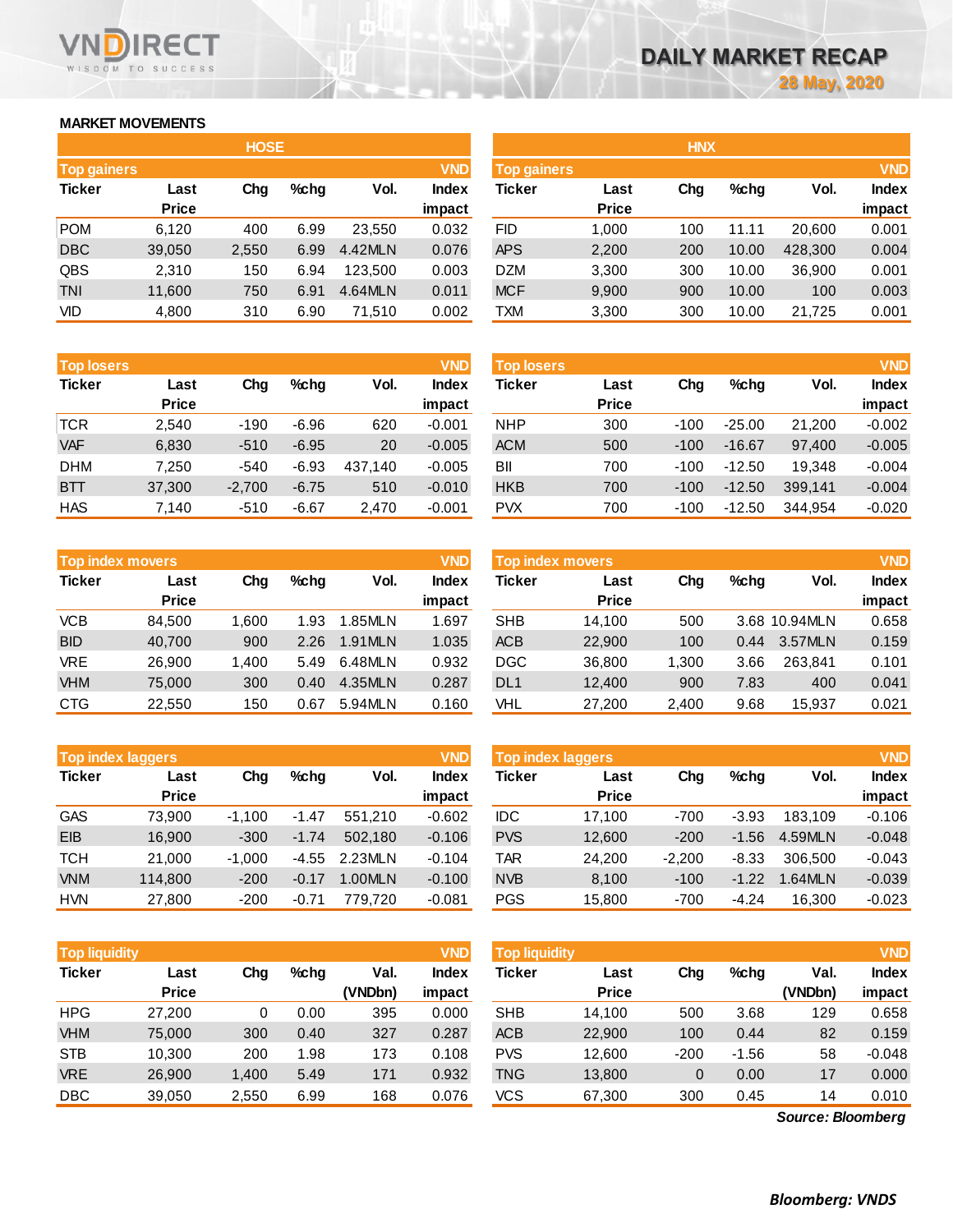

#### **FOREIGN ACTIVITIES**

| Volume (Mn'shs)       | <b>HOSE</b> | <b>HNX</b> | Value (VND'bn)        | <b>HOSE</b> | <b>HNX</b> |
|-----------------------|-------------|------------|-----------------------|-------------|------------|
| <b>BUY</b>            | 21.9        | 0.5        | <b>BUY</b>            | 692.8       | 8.2        |
| % of market           | 7.1%        | $1.1\%$    | % of market           | 9.6%        | 1.7%       |
| <b>SELL</b>           | 16.5        | 0.4        | <b>SELL</b>           | 424.0       | 5.9        |
| % of market           | 5.3%        | $1.0\%$    | % of market           | 5.9%        | 1.2%       |
| <b>NET BUY (SELL)</b> | 5.4         | 0.1        | <b>NET BUY (SELL)</b> | 268.8       | 2.2        |

*Source: HSX, HNX*

### **Foreign net buy/sell (30 days) in VND'bn**



### **YTD ACCUMULATION**

| <b>Volume (MIn'shs)</b> | <b>HOSE</b> | <b>HNX</b> | <b>Value (VND'bn)</b> | <b>HOSE</b> | <b>HNX</b>                    |
|-------------------------|-------------|------------|-----------------------|-------------|-------------------------------|
| <b>BUY</b>              | 1,687.7     | 49.8       | <b>BUY</b>            | 61,399.8    | 558.4                         |
| % of market             | $7.0\%$     | 1.0%       | % of market           | 14.3%       | 0.3%                          |
| <b>SELL</b>             | 2,515.2     | 242.0      | <b>SELL</b>           | 77,261.7    | 2,350.9                       |
| % of market             | 10.4%       | 4.8%       | % of market           | 18.0%       | 1.4%                          |
| <b>NET BUY (SELL)</b>   | (827.5)     | (192.3)    | <b>NET BUY (SELL)</b> | (15, 862)   | (1,792.4)<br>Source: HSX, HNX |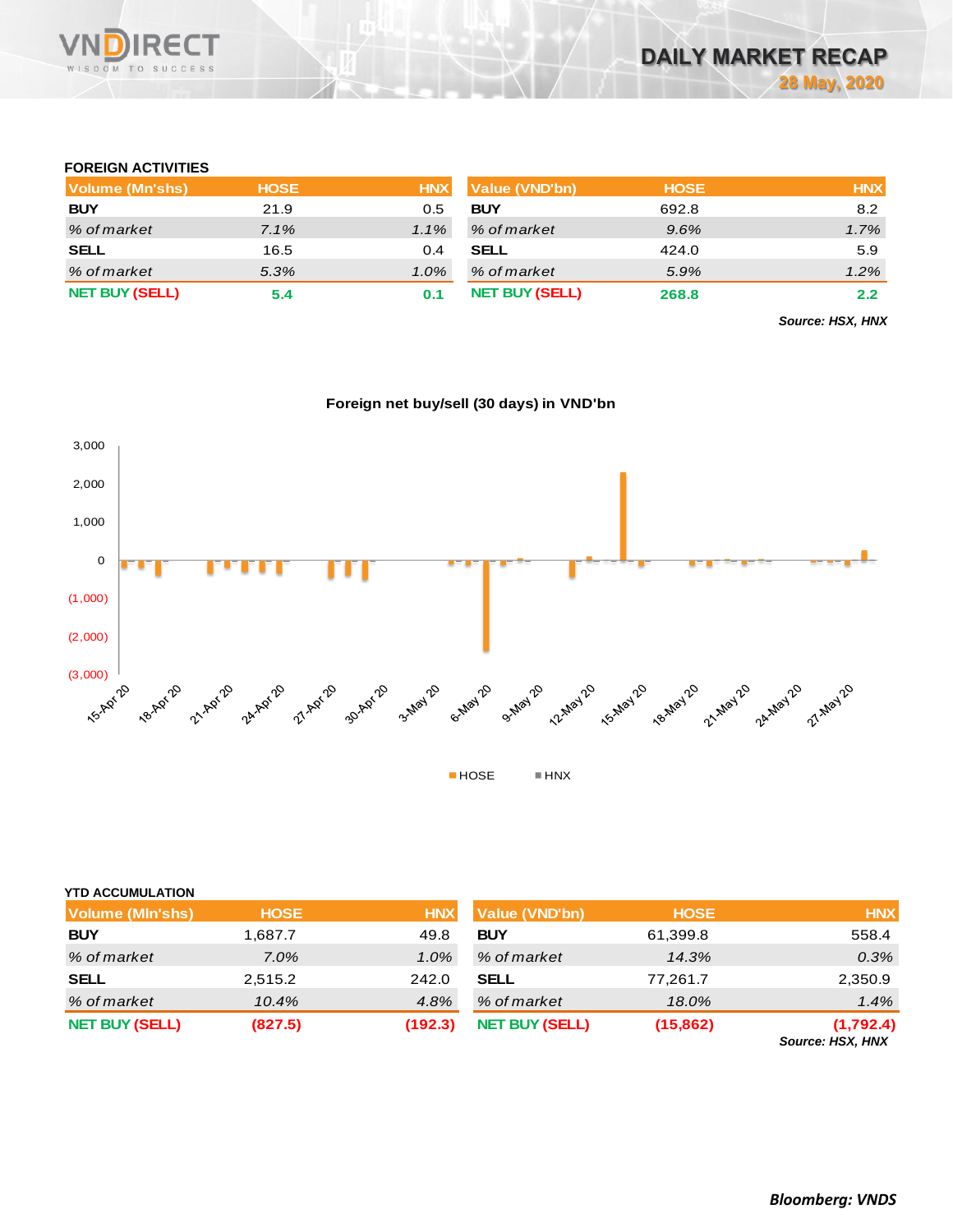#### **FOREIGN ACTIVITIES**

WISDOM TO SUCCESS

**RECT** 

VND

|               |                               | <b>HOSE</b> |         |       |                 | <b>HNX</b>                    |                      |               |         |       |                        |  |
|---------------|-------------------------------|-------------|---------|-------|-----------------|-------------------------------|----------------------|---------------|---------|-------|------------------------|--|
|               | Top buy by foreigners (value) |             |         |       | <b>VND'bn</b>   | Top buy by foreigners (value) |                      | <b>VND'bn</b> |         |       |                        |  |
| <b>Ticker</b> | Last<br><b>Price</b>          | Chg         | %chg    | Value | Index<br>impact | Ticker                        | Last<br><b>Price</b> | Chg           | %chg    | Value | <b>Index</b><br>impact |  |
| <b>VCB</b>    | 84,500                        | 1,600       | 1.93    | 137.3 | 1.697           | <b>SHB</b>                    | 14,100               | 500           | 3.68    | 3.0   | 0.000                  |  |
| <b>VHM</b>    | 75,000                        | 300         | 0.40    | 114.4 | 0.287           | <b>NTP</b>                    | 35,500               | 600           | 1.72    | 2.8   | 0.000                  |  |
| <b>VNM</b>    | 114,800                       | $-200$      | $-0.17$ | 63.0  | $-0.100$        | <b>PVI</b>                    | 30,800               | 0             | 0.00    | 0.5   | 0.000                  |  |
| <b>VRE</b>    | 26,900                        | 1,400       | 5.49    | 50.8  | 0.932           | <b>IDV</b>                    | 39,900               | $-100$        | $-0.25$ | 0.4   | 0.000                  |  |
| <b>DXG</b>    | 11,300                        | 150         | 1.35    | 38.6  | 0.022           | <b>BAX</b>                    | 42,900               | 400           | 0.94    | 0.3   | 0.000                  |  |

|               | Top sell by foreigners (value) |        |         |       | <b>VND'bn</b> | Top sell by foreigners (value) |              | <b>VND'bn</b> |         |       |              |
|---------------|--------------------------------|--------|---------|-------|---------------|--------------------------------|--------------|---------------|---------|-------|--------------|
| <b>Ticker</b> | Last                           | Chg    | %chg    | Value | Index         | Ticker                         | Last         | Chg           | %chg    | Value | <b>Index</b> |
|               | <b>Price</b>                   |        |         |       | impact        |                                | <b>Price</b> |               |         |       | impact       |
| VNM           | 114,800                        | $-200$ | $-0.17$ | 59.9  | $-0.100$      | <b>DGC</b>                     | 36,800       | 1.300         | 3.66    | 1.4   | 0.000        |
| <b>HPG</b>    | 27,200                         | 0      | 0.00    | 59.7  | 0.000         | <b>SHB</b>                     | 14,100       | 500           | 3.68    | 1.2   | 0.000        |
| <b>VCB</b>    | 84,500                         | 1,600  | 1.93    | 33.7  | .697          | <b>SHS</b>                     | 8,900        | $-100$        | $-1.11$ | 1.0   | 0.000        |
| <b>DXG</b>    | 11,300                         | 150    | 1.35    | 31.2  | 0.022         | <b>AMV</b>                     | 16,800       | 0             | 0.00    | 0.7   | 0.000        |
| VHM           | 75,000                         | 300    | 0.40    | 27.6  | 0.287         | <b>PVS</b>                     | 12,600       | $-200$        | $-1.56$ | 0.6   | 0.000        |

|               | Top net buy by foreigners (value) |       |      |       | <b>VND'bn</b> | Top net buy by foreigners (value) |              | <b>VND'bn</b> |         |       |              |
|---------------|-----------------------------------|-------|------|-------|---------------|-----------------------------------|--------------|---------------|---------|-------|--------------|
| <b>Ticker</b> | Last                              | Chg   | %chg | Value | Index         | Ticker                            | Last         | Chg           | %chg    | Value | <b>Index</b> |
|               | <b>Price</b>                      |       |      |       | impact        |                                   | <b>Price</b> |               |         |       | impact       |
| <b>VCB</b>    | 84.500                            | 1,600 | 1.93 | 103.5 | .697          | <b>NTP</b>                        | 35,500       | 600           | 1.72    | 2.8   | 0.000        |
| <b>VHM</b>    | 75,000                            | 300   | 0.40 | 86.8  | 0.287         | <b>SHB</b>                        | 14,100       | 500           | 3.68    | 1.8   | 0.000        |
| VRE           | 26,900                            | 1,400 | 5.49 | 44.5  | 0.932         | <b>IDV</b>                        | 39,900       | $-100$        | $-0.25$ | 0.4   | 0.000        |
| <b>CTG</b>    | 22,550                            | 150   | 0.67 | 31.0  | 0.160         | <b>BAX</b>                        | 42,900       | 400           | 0.94    | 0.3   | 0.000        |
| <b>POW</b>    | 10,400                            | 100   | 0.97 | 18.7  | 0.067         | VCS                               | 67,300       | 300           | 0.45    | 0.2   | 0.000        |

|               | Top net sell by foreigners (value) |        |         |         | VND'bn          | Top net sell by foreigners (value) |                      | <b>VND'bn</b> |         |         |                        |
|---------------|------------------------------------|--------|---------|---------|-----------------|------------------------------------|----------------------|---------------|---------|---------|------------------------|
| <b>Ticker</b> | Last<br><b>Price</b>               | Chg    | %chg    | Value   | Index<br>impact | Ticker                             | Last<br><b>Price</b> | Chg           | %chg    | Value   | <b>Index</b><br>impact |
| <b>HPG</b>    | 27,200                             | 0      | 0.00    | $-31.9$ | 0.000           | <b>DGC</b>                         | 36,800               | 1,300         | 3.66    | $-1.35$ | 0.000                  |
| <b>CRE</b>    | 16,300                             | $-450$ | $-2.69$ | $-11.4$ | $-0.010$        | <b>SHS</b>                         | 8,900                | $-100$        | $-1.11$ | $-0.96$ | 0.000                  |
| <b>HBC</b>    | 9,060                              | 20     | 0.22    | $-9.5$  | 0.001           | <b>AMV</b>                         | 16,800               | 0             | 0.00    | $-0.62$ | 0.000                  |
| <b>VJC</b>    | 113,300                            | 300    | 0.27    | $-9.2$  | 0.046           | <b>PVS</b>                         | 12,600               | $-200$        | $-1.56$ | $-0.60$ | 0.000                  |
| VCI           | 23,350                             | 350    | 1.52    | $-8.5$  | 0.016           | <b>BVS</b>                         | 9,400                | 0             | 0.00    | $-0.14$ | 0.000                  |

*28-May-20*

*Source: Bloomberg, HOSE, HNX*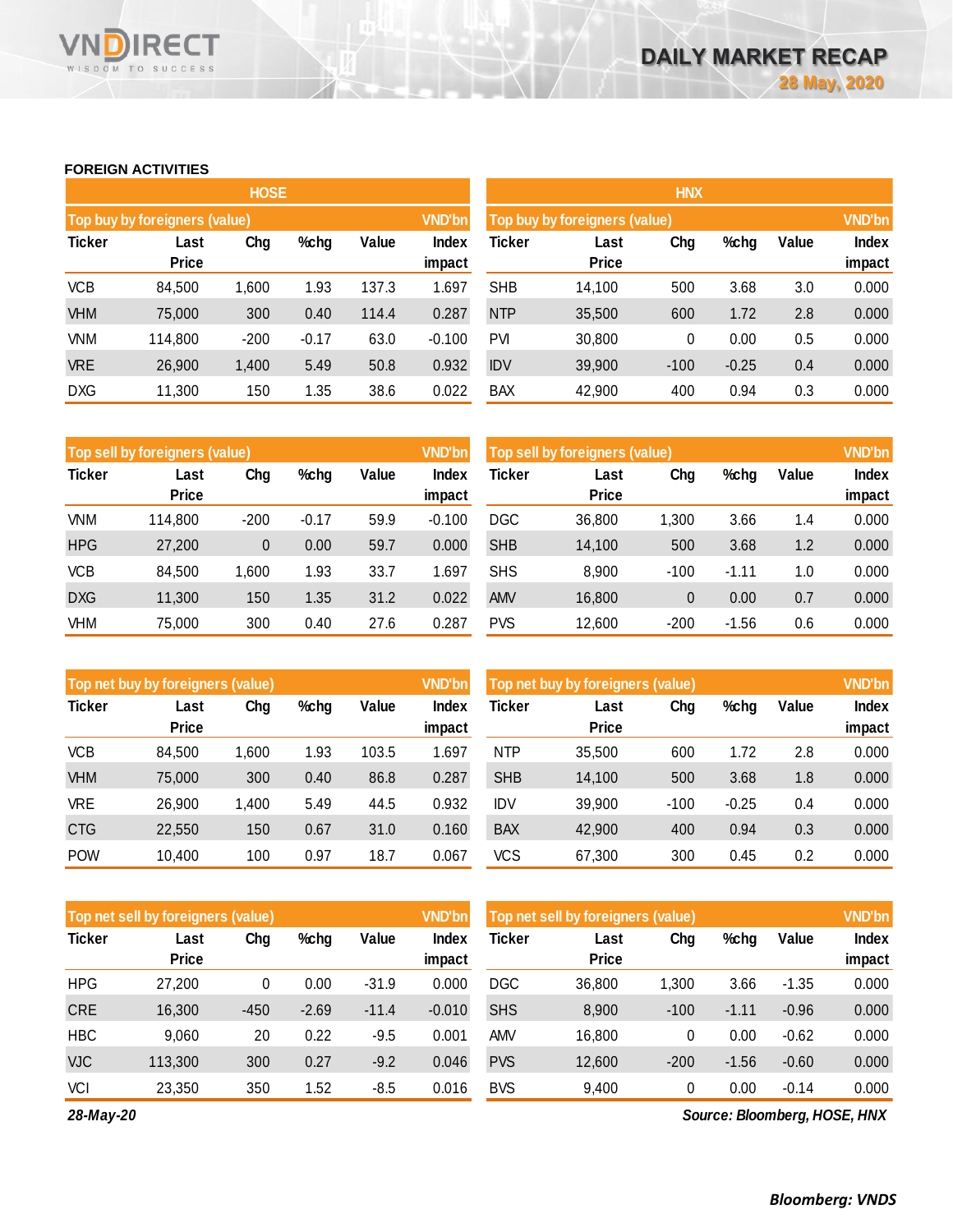## **TOP 60 MARKET CAP STOCKS SNAPSHOT ON HOSE**

| No. Ticker             | <b>Price</b>      |              | Price change (%)  |                    |                |                | Mkt. Cap Outs. Vol. Float ratio |              | Avail. Fil Ave. daily vol. | P/E            | P/B          | <b>ROE</b>   | ROA           |
|------------------------|-------------------|--------------|-------------------|--------------------|----------------|----------------|---------------------------------|--------------|----------------------------|----------------|--------------|--------------|---------------|
|                        | <b>VND</b>        | 1M           | 3M                | 6M                 | <b>US\$mln</b> | <b>MIn'shs</b> | %                               |              | $% (30 days-shs)$          | $\pmb{\times}$ | $\pmb{\chi}$ | $\%$         | $\frac{9}{6}$ |
| 1 VIC VM               | 97,000            | 5.4          | $-8.0$            | $-16.2$            | 14,066         | 3,382          | 23.2                            | 22.7         | 712,877                    | 46.3           | 4.1          | 10.6         | 1.9           |
| 2 VCB VM               | 84,500            | 26.1         | 2.5               | $-0.9$             | 13,436         | 3,709          | 25.2                            | 6.3          | 1,463,719                  | 17.4           | 3.7          | 22.8         | 1.6           |
| 3 VHM VM               | 75,000            | 16.1         | $-6.7$            | $-18.1$            | 10,577         | 3,290          | 29.1                            | 35.2         | 2,234,809                  | 9.6            | 3.9          | 47.9         | 15.7          |
| 4 VNM VM               | 114,800           | 14.2         | 9.9               | $-6.0$             | 8,570          | 1,741          | 81.8                            | 41.2         | 1,628,274                  | 21.1           | 6.7          | 32.5         | 25.0          |
| 5 BID VM               | 40,700            | 15.8         | $-10.5$           | 0.1                | 7,018          | 4,022          | 19.0                            | 12.3         | 1,469,565                  | 19.0           | 2.2          | 12.0         | 0.6           |
| 6 GAS VM<br>7 SAB VM   | 73,900<br>175,200 | 17.7<br>3.1  | $-2.5$<br>8.1     | $-26.7$<br>$-23.8$ | 6,064<br>4,817 | 1,914<br>641   | 4.2<br>10.4                     | 45.7<br>36.7 | 896,956<br>110,822         | 12.7<br>26.1   | 2.8<br>6.5   | 23.6<br>27.2 | 17.6<br>19.2  |
| 8 CTG VM               | 22,550            | 18.4         | $-12.4$           | 10.3               | 3,600          | 3,723          | 35.5                            | 0.4          | 6,832,161                  | 9.0            | 1.1          | 12.6         | 0.8           |
| 9 HPG VM               | 27,200            | 27.1         | 21.7              | 20.4               | 3,220          | 2,761          | 50.7                            | 12.5         | 10,073,780                 | 9.8            | 1.5          | 17.4         | 8.3           |
| 10 MSN VM              | 62,800            | 5.2          | 28.2              | $-9.6$             | 3,147          | 1,169          | 25.8                            | 9.7          | 1,390,773                  | 15.9           | 1.7          | 12.7         | 5.4           |
| 11 TCB VM              | 20,900            | 22.2         | $-6.1$            | $-8.7$             | 3,136          | 3,500          | 79.6                            | 0.0          | 2,577,824                  | 7.0            | 1.1          | 17.7         | 2.9           |
| 12 VREVM               | 26,900            | 18.2         | $-5.6$            | $-19.7$            | 2,620          | 2,272          | 39.7                            | 18.2         | 3,838,537                  | 21.9           | 2.3          | 10.3         | 7.7           |
| 13 VJC VM              | 113,300           | 0.4          | $-7.1$            | $-21.6$            | 2,544          | 524            | 46.2                            | 11.5         | 403,488                    | 15.9           | 4.0          | 26.3         | 8.7           |
| 14 VPB VM              | 23,100            | 10.0         | $-15.1$           | 15.2               | 2,414          | 2,438          | 73.4                            | 0.0          | 5,759,933                  | 6.2            | 1.3          | 22.7         | 2.6           |
| 15 PLX VM              | 46,800            | 17.9         | $-9.3$            | $-19.3$            | 2,389          | 1,191          | 8.9                             | 6.7          | 1,279,638                  | 53.8           | 3.0          | 5.7          | 2.0           |
| 16 NVL VM              | 54,300            | 2.3          | 1.5               | $-4.2$             | 2,257          | 970            | 23.0                            | 32.4         | 1,053,738                  | 15.2           | 2.3          | 16.3         | 4.3           |
| 17 GVR VM              | 12,750            | 18.1         | N/A               | <b>N/A</b>         | 2,186          | 4,000          | 100.0                           | 12.4         | 1,560,639                  | 15.5           | 1.1          | 7.1          | 4.2           |
| 18 MBB VM              | 17,300            | 9.5          | $-15.2$           | $-21.7$            | 1,788          | 2,411          | 74.6                            | 0.0          | 7,026,843                  | 5.1            | 1.0          | 20.1         | 1.9           |
| 19 HVN VM              | 27,800            | 6.5          | 20.9              | $-19.3$            | 1,690          | 1,418          | 3.9                             | 20.7         | 1,487,137                  | 16.8           | 2.2          | 12.9         | 3.0           |
| 20 MWG VM              | 84,700            | 4.7          | $-20.5$           | $-22.3$            | 1,644          | 453            | 90.0                            | 0.0          | 1,437,835                  | 9.6            | 2.9          | 33.6         | 11.7          |
| 21 FPT VM              | 48,000            | 8.9          | 0.2               | $-1.4$             | 1,613          | 784            | 75.5                            | 0.0          | 2,486,793                  | 11.5           | 2.6          | 23.4         | 10.3          |
| 22 BVHVM               | 50,400            | 9.3          | $-8.2$            | $-28.1$            | 1,604          | 742            | 31.9                            | 20.6         | 830,593                    | 38.6           | 1.9          | 5.3          | 0.7           |
| 23 POW VM              | 10,400            | 1.0          | 5.6               | $-19.4$            | 1,044          | 2,342          | 87.9                            | 37.7         | 6,414,473                  | 10.1           | 0.9          | 9.4          | 4.4           |
| 24 HDB VM<br>25 EIB VM | 23,700<br>16,900  | 15.3<br>11.6 | $-14.7$<br>$-1.7$ | $-9.4$<br>$-1.2$   | 981<br>891     | 966<br>1,229   | 72.3<br>94.0                    | 8.9<br>0.0   | 1,395,863                  | 6.4            | 1.2<br>1.3   | 20.8<br>6.1  | 1.6<br>0.6    |
| 26 STB VM              | 10,300            | 14.7         | $-11.2$           | 2.0                | 796            | 1,804          | 96.2                            | 14.6         | 443,558<br>10,712,370      | 21.8<br>7.8    | 0.7          | 9.0          | 0.5           |
| 27 TPB VM              | 20,650            | 18.0         | $-3.5$            | $-5.3$             | 723            | 817            | 53.3                            | 0.0          | 154,049                    | 5.3            | 1.2          | 25.6         | 2.0           |
| 28 HNG VM              | 14,350            | 10.4         | 7.1               | $-1.0$             | 682            | 1,109          | 18.8                            | 48.7         | 598,199                    | <b>N/A</b>     | 1.7          | $-23.3$      | $-8.5$        |
| 29 PNJ VM              | 62,700            | 9.6          | $-23.3$           | $-22.7$            | 605            | 225            | 70.4                            | 0.0          | 996,797                    | 11.9           | 2.8          | 26.0         | 16.1          |
| 30 BHN VM              | 55,000            | $-1.8$       | $-10.6$           | $-29.8$            | 547            | 232            | 0.9                             | 31.5         | 20,094                     | 34.5           | 2.9          | 8.4          | 4.8           |
| 31 DHG VM              | 92,800            | $-1.2$       | $-3.3$            | $-0.6$             | 520            | 131            | 5.2                             | 45.6         | 27,048                     | 18.4           | 3.4          | 20.2         | 16.1          |
| 32 KDH VM              | 21,750            | 5.8          | $-11.4$           | $-17.8$            | 489            | 525            | 73.5                            | 5.1          | 698,606                    | 12.2           | 1.5          | 13.1         | 8.4           |
| 33 REE VM              | 31,450            | 3.6          | $-7.8$            | $-12.4$            | 418            | 310            | 57.8                            | 0.0          | 658,276                    | 6.3            | 1.0          | 16.0         | 8.2           |
| 34 PDR VM              | 26,000            | 17.3         | 13.0              | 13.9               | 413            | 370            | 37.2                            | 45.9         | 730,948                    | 11.0           | 2.4          | 23.0         | 7.5           |
| 35 SSI VM              | 14,850            | 14.7         | 8.3               | $-13.2$            | 383            | 601            | 83.4                            | 49.5         | 4,020,307                  | 12.2           | 1.0          | 7.8          | 2.7           |
| 36 SBT VM              | 14,900            | 9.2          | $-31.2$           | $-20.3$            | 375            | 587            | 18.4                            | 94.1         | 2,547,562                  | 87.3           | 1.2          | 1.5          | 0.6           |
| 37 LGC VM              | 44,500            | 6.0          | $-2.0$            | 14.1               | 368            | 193            | 0.6                             | 4.0          | 333                        | 24.8           | 2.8          | 12.0         | 3.2           |
| 38 VGC VM              | 18,950            | 9.5          | 4.1               | 2.4                | 364            | 448            | 12.3                            | 39.1         | 270,696                    | 13.0           | 1.3          | 10.1         | 3.5           |
| 39 GEX VM              | 17,250            | 11.3         | $-6.3$            | $-14.6$            | 361            | 488            | 84.5                            | 33.9         | 2,570,300                  | 13.0           | 1.3          | 10.6         | 3.3           |
| 40 PPC VM              | 24,350            | $-3.2$       | $-11.6$           | $-14.0$            | 335            | 321            | 24.6                            | 32.6         | 191,012                    | 6.8            | 1.3          | 19.3         | 16.7          |
| 41 TCH VM              | 21,000            | 1.9          | $-34.0$           | $-25.9$            | 318            | 353            | 50.0                            | 44.6         | 1,278,232                  | 11.6           | 1.6          | 14.2         | 8.2           |
| 42 PHR VM<br>43 VPIVM  | 50,000<br>42,100  | 9.1<br>0.7   | 5.9<br>1.0        | $-12.0$<br>1.9     | 290<br>289     | 135<br>160     | 32.7<br>100.0                   | 39.4<br>44.9 | 1,439,398<br>651,534       | 12.9           | 2.5<br>2.7   | 18.8<br>21.4 | 10.2<br>6.5   |
| 44 KBC VM              | 13,850            | 6.1          | $-1.1$            | $-8.9$             | 279            | 470            | 72.3                            | 27.0         | 3,277,765                  | 13.3<br>7.4    | 0.7          | 9.5          | 5.0           |
| 45 HPX VM              | 26,850            | $-0.9$       | 14.1              | 18.8               | 265            | 230            | 90.3                            | 35.2         | 270,376                    | 14.0           | 2.1          | 15.9         | 6.2           |
| 46 VHC VM              | 33,900            | 14.5         | 9.4               | $-13.5$            | 264            | 182            | 50.1                            | 67.6         | 647,258                    | 5.2            | 1.2          | 21.7         | 16.1          |
| 47 KDC VM              | 29,800            | 76.3         | 64.6              | 47.5               | 263            | 206            | 52.3                            | 81.7         | 437,964                    | 95.6           | 1.0          | 1.1          | 0.5           |
| 48 NT2 VM              | 21,150            | 3.2          | 7.4               | $-7.0$             | 261            | 288            | 32.3                            | 31.2         | 500,395                    | 8.3            | 1.4          | 18.1         | 9.3           |
| 49 SCS VM              | 118,500           | 12.3         | 9.0               | $-14.7$            | 256            | 50             | 98.6                            | 27.7         | 46,743                     | 12.7           | 6.4          | 53.4         | 49.1          |
| 50 DXG VM              | 11,300            | 13.5         | $-4.6$            | $-19.3$            | 251            | 519            | 84.5                            | 9.3          | 3,767,867                  | 4.9            | 0.8          | 15.9         | 5.5           |
| 51 CTD VM              | 76,800            | 20.4         | 23.3              | 20.0               | 251            | 76             | 67.3                            | 2.5          | 371,235                    | 9.6            | 0.7          | 7.3          | 4.3           |
| 52 VCF VM              | 220,000           | 7.3          | 14.0              | 20.2               | 251            | 27             | 1.5                             | 48.5         | 186                        | 8.6            | 3.8          | 44.2         | 32.0          |
| 53 DPM VM              | 14,900            | 3.1          | 25.7              | 15.5               | 250            | 391            | 32.1                            | 36.7         | 3,238,570                  | 14.8           | 0.7          | 5.4          | 3.9           |
| 54 NLG VM              | 23,350            | 8.1          | $-6.6$            | $-14.8$            | 250            | 250            | 61.3                            | 1.6          | 998,384                    | 6.5            | 1.1          | 17.5         | 8.8           |
| 55 GMD VM              | 19,600            | 7.7          | 3.4               | $-17.8$            | 249            | 297            | 80.8                            | 0.0          | 487,241                    | 12.4           | 1.0          | 7.8          | 5.0           |
| 56 HCM VM              | 18,900            | 12.5         | 10.2              | $-18.7$            | 247            | 305            | 48.8                            | 46.4         | 2,349,394                  | 12.8           | 1.3          | 12.0         | 7.5           |
| 57 HT1 VM              | 14,300            | 10.9         | $-0.7$            | $-2.1$             | 234            | 382            | 99.7                            | 42.6         | 236,054                    | 7.4            | 1.0          | 13.8         | 7.4           |
| 58 CII VM              | 19,850            | 0.0          | $-7.7$            | $-14.3$            | 203            | 239            | 75.5                            | 25.6         | 1,115,988                  | 11.2           | 0.9          | 8.5          | 1.6           |
| 59 PAN VM              | 22,350            | $-2.0$       | 8.2               | $-2.0$             | 200            | 209            | 77.7                            | 4.8          | 254,538                    | 21.1           | 1.3          | 6.3          | 2.3           |
| 60 HSG VM              | 10,150            | 38.1         | 40.2              | 39.7               | 193            | 444            | 55.7                            | 33.0         | 9,562,158                  | 7.1            | 0.8          | 11.3         | 3.5           |